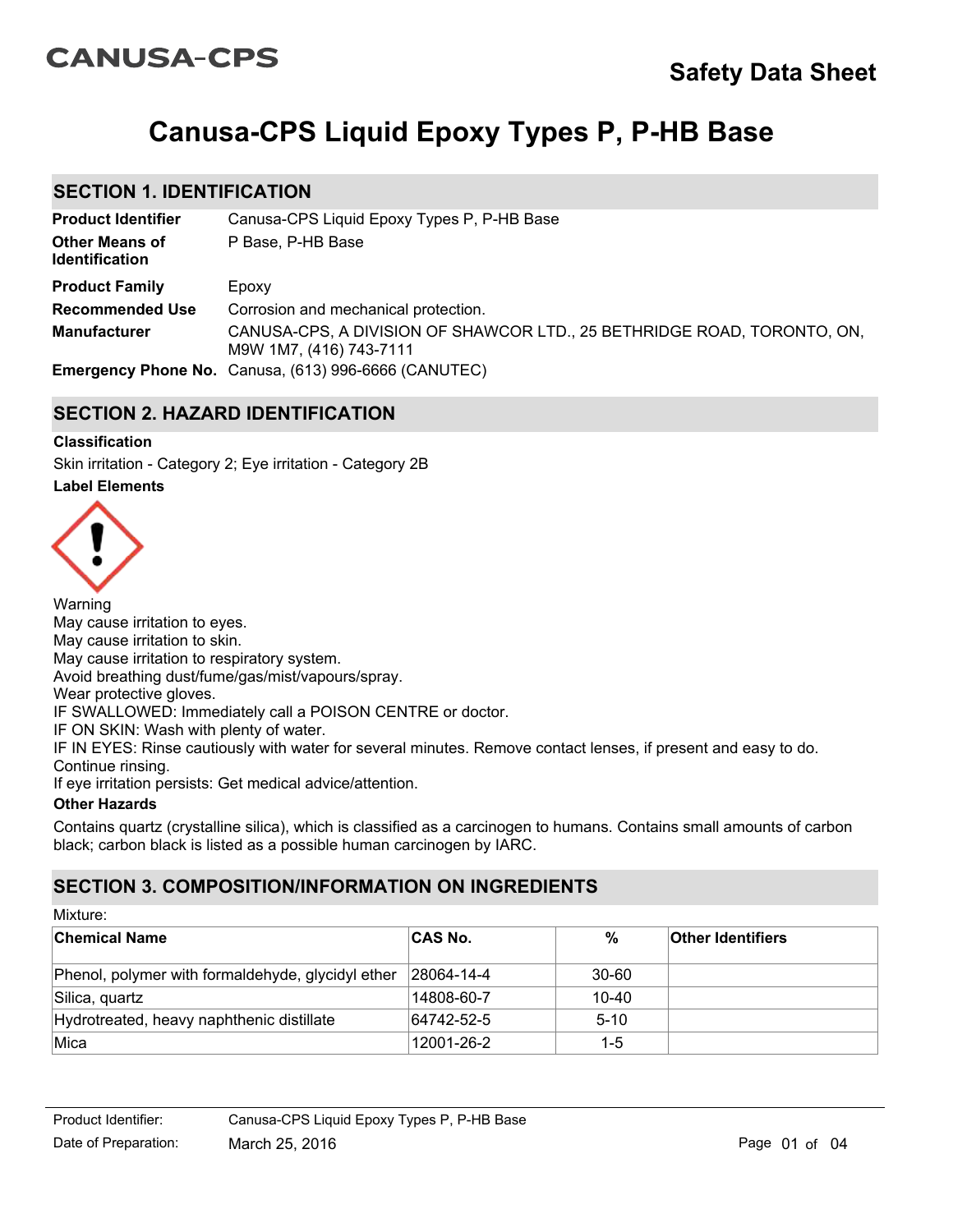# **SECTION 4. FIRST-AID MEASURES**

#### **First-aid Measures**

#### **Inhalation**

Move to fresh air. Get medical advice or attention if you feel unwell or are concerned.

#### **Skin Contact**

Immediately wash gently and thoroughly with lukewarm, gently flowing water and mild soap for 15-20 minutes. Remove contaminated clothing. Get medical advice or attention if you feel unwell or are concerned.

#### **Eye Contact**

Immediately rinse the contaminated eye(s) with lukewarm, gently flowing water for 15-20 minutes, while holding the eyelid(s) open. If eye irritation persists, get medical advice or attention.

#### **Ingestion**

Do not induce vomiting. Call Poison Centre or doctor.

## **SECTION 5. FIRE-FIGHTING MEASURES**

#### **Extinguishing Media**

#### **Suitable Extinguishing Media**

Water spray; dry chemical; carbon dioxide.

#### **Specific Hazards Arising from the Product**

Irritating vapours may be released during decomposition.

Toxic and irritating gases including; oxides of carbon, organic acids, carboxylic acids, aldehydes, alcohols, acrolein, phosphorous oxides, and sulfur oxides.

#### **Special Protective Equipment and Precautions for Fire-fighters**

Use a self-contained breathing apparatus and full protective clothing. Do not use direct stream of water.

## **SECTION 6. ACCIDENTAL RELEASE MEASURES**

#### **Personal Precautions, Protective Equipment, and Emergency Procedures**

Remove all sources of ignition. Wear appropriate personal protective equipment.

#### **Environmental Precautions**

Prevent run-off from entering drains or waterways.

#### **Methods and Materials for Containment and Cleaning Up**

Soak up spills with inert absorbent material and place in a suitable closed container; dispose of in compliance with applicable legislation.

## **SECTION 7. HANDLING AND STORAGE**

#### **Precautions for Safe Handling**

Wear appropriate PPE.

#### **Conditions for Safe Storage**

Cool, dry environment. Separate from incompatible materials (see Section 10: Stability and Reactivity).

# **SECTION 8. EXPOSURE CONTROLS/PERSONAL PROTECTION**

#### **Control Parameters**

|                      | <b>ACGIH TLV®</b> |             | <b>OSHA PEL</b> |                | <b>AIHA WEEL</b> |            |
|----------------------|-------------------|-------------|-----------------|----------------|------------------|------------|
| <b>Chemical Name</b> | <b>TWA</b>        | <b>STEL</b> | TWA             | <b>Ceiling</b> | 8-hr TWA         | <b>TWA</b> |
| ∣Mica                | $3 \text{ mg/m}$  |             | $ 20$ ppm       |                |                  |            |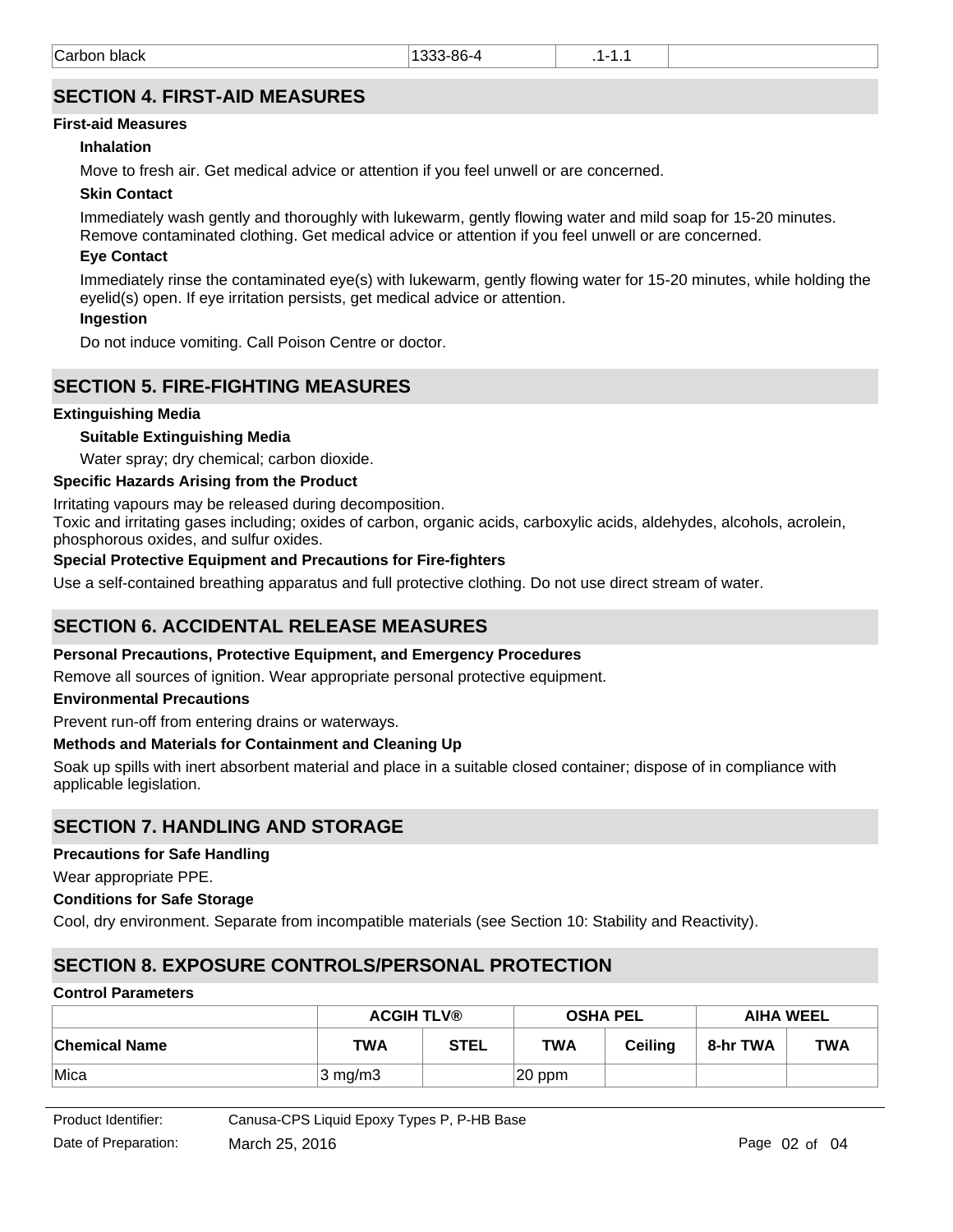| Carbon<br>black | $\sim$ modified:<br>75 N<br>$\sim$ 1/11 $\sim$<br>ີ | <b>Not</b>   |  |  |
|-----------------|-----------------------------------------------------|--------------|--|--|
|                 |                                                     | .<br>niisnec |  |  |

#### **Appropriate Engineering Controls**

General ventilation is usually adequate. Use local exhaust ventilation and enclosure, if necessary, to control amount in the air.

#### **Individual Protection Measures**

**Eye/Face Protection**

Wear chemical safety goggles.

#### **Skin Protection**

Chemical-resistant gloves.

#### **Respiratory Protection**

Wear a NIOSH approved air-purifying respirator with an organic vapour cartridge.

# **SECTION 9. PHYSICAL AND CHEMICAL PROPERTIES**

# Appearance **Black. Basic Physical and Chemical Properties**

| рH                               | Not applicable            |
|----------------------------------|---------------------------|
| Relative Density (water $= 1$ )  | 1.5                       |
| <b>Solubility</b>                | Slightly soluble in water |
| <b>Other Information</b>         |                           |
| <b>Physical State</b>            | Liquid                    |
| <b>Other Physical Property 1</b> | Slight hydrocarbon odour  |

# **SECTION 10. STABILITY AND REACTIVITY**

#### **Reactivity**

Avoid strong acids and oxidizers.

### **Chemical Stability**

Normally stable.

# **SECTION 11. TOXICOLOGICAL INFORMATION**

#### **Acute Toxicity**

| <b>Chemical Name</b>                         | <b>LC50</b>                     | $ LD50$ (oral)       | LD50 (dermal)           |
|----------------------------------------------|---------------------------------|----------------------|-------------------------|
| Carbon black                                 | 6750 mg/m3 (4-hour<br>exposure) |                      |                         |
| Hydrotreated, heavy<br>naphthenic distillate |                                 | $>$ 5000 mg/kg (rat) | $>$ 2000 mg/kg (rabbit) |

## **Skin Corrosion/Irritation**

May cause irritation.

#### **Serious Eye Damage/Irritation**

May cause irritation.

#### **STOT (Specific Target Organ Toxicity) - Single Exposure**

#### **Inhalation**

May cause irritation.

**Ingestion**

Harmful if swallowed.

# **Carcinogenicity**